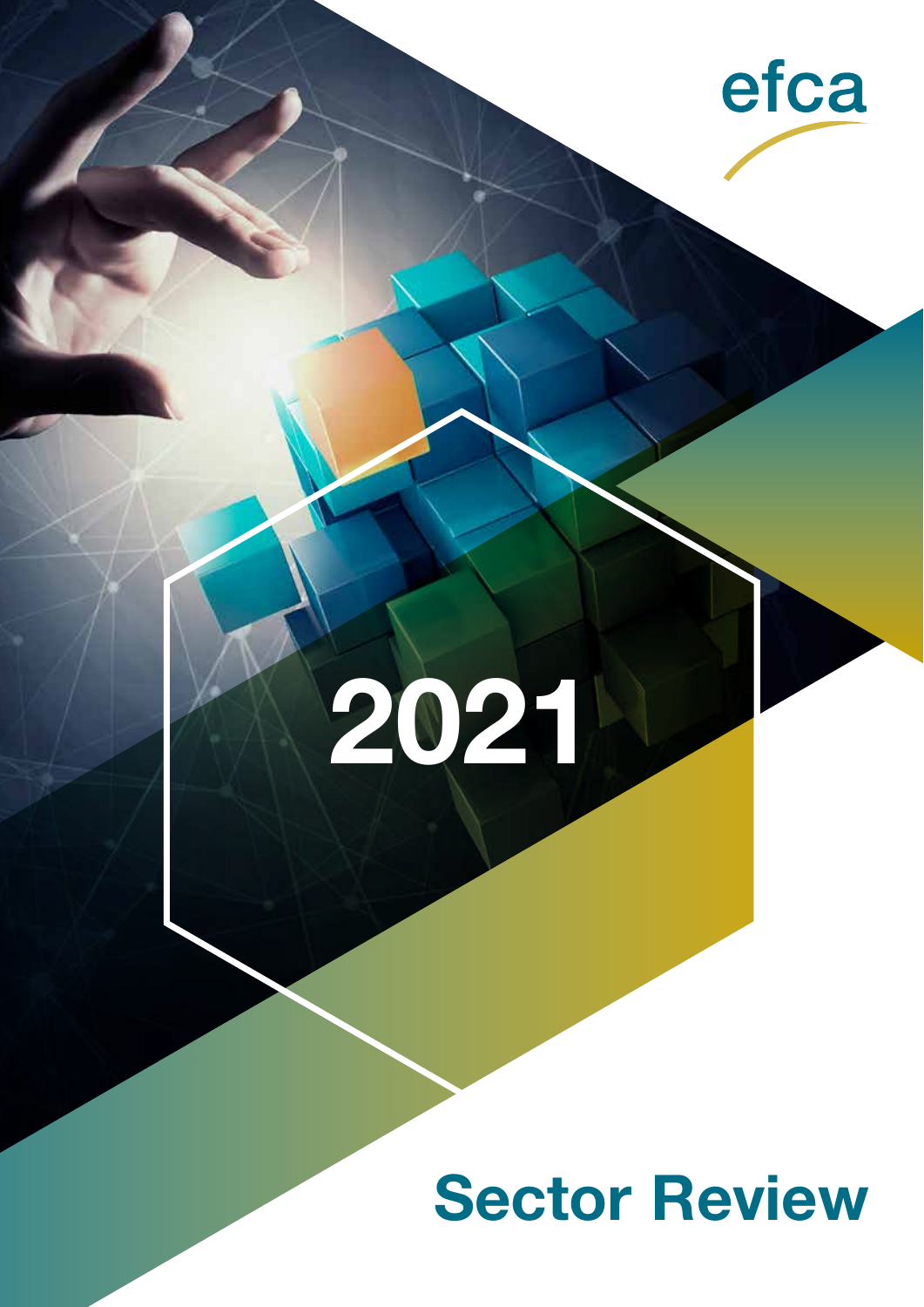# A Foreword by the President



Benoît Clocheret EFCA President

Consulting engineering firms have faced many challenges over many decades, for our main task has always been to manage complexity to create a better world. Today's COVID-19 pandemic is certainly no exception. For example, our industry has been able to respond promptly and extremely efficiently to urgent requests to organise and help establish temporary medical centres and hospitals worldwide.

There have also been positive, long-lasting outcomes of this unprecedented crisis. Our eyes have been opened not only to structural weaknesses inherent to globalisation but also to opportunities. The crisis has prompted us to apply our expertise in radical new ways, using data, technology and modelling to help clients and society adapt. Firms are in fact now working out how to design and implement tools which allow us to visualise the built environment – not only how it looks but also how it works.

Day in and day out, we are better able to demonstrate to clients and communities how decisions are linked to costs and environmental impacts. As an industry, we need in particular to ensure that talented professionals recognise the importance of developing and maintaining a safe, hospitable and environmentally efficient built environment. Young professionals and experienced practitioners both fully understand that we are entering a new era where construction-related professional services must provide unequivocal support for the Sustainable Development Goals and climate change commitments.

The EFCA Sector Review aims to highlight the strength and vital importance of our industry as well as the significant developments that are taking place in our various market sectors. In this respect, the review first surveys the top 125 groups and companies that provide engineering services for construction in Europe. In parallel, it also consolidates and ranks the top 100 engineering firms with headquarters in Europe according to their global turnover in order to portray the vigour of Europe's firms worldwide.

The review then summarises how firms in each of the main market sectors are repositioning strategically to meet the challenges. The changes that have taken place are recorded in terms of divestments and acquisitions within and between sectors carried out globally by the top 125 firms operating in Europe. The cross-cutting

developments that reflect trends such as digitalisation, data-driven solutions, the increased combination of architecture and engineering services, and climate change mitigation and adaptation are perhaps the most revealing.

EFCA is fully aware that in macro-economic terms the provision of engineering services for construction represents a relatively small part of the overall construction industry. However, as the review points out, engineering services for construction – be they for planning, design, implementation, operation, or end-of-life – play a key role in enabling the entire construction value chain to deliver, maintain and adapt the critical infrastructure that is vital for all of us. We take great pride in our ability to provide independent advice and expertise to accelerate a fasttransitioning world.

EFCA's plan is to repeat the survey and review each year. In the meantime, we look forward to comments and suggestions, and of course value greatly future engagement in the survey.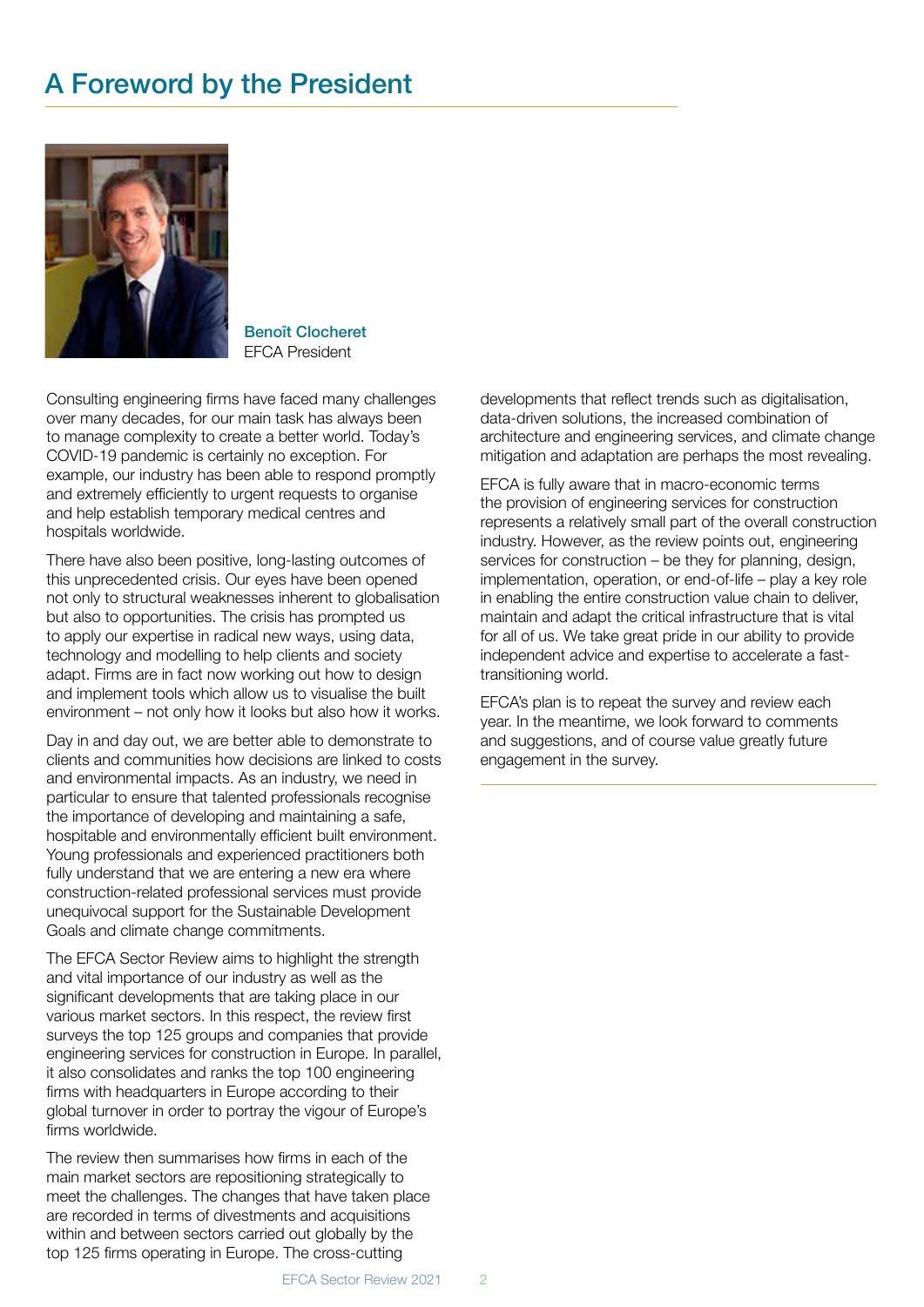#### Engineering services in Europe in 2020

turnover: €24.9 billion

turnover per staff member: €115000

headquarters in Europe: 8 of the top 10 firms operating in Europe

#### Infrastructure dominates

turnover by market sector: Buildings - 23%; Infrastructure - 34%, Environment - 21%; Energy - 9%; Industry and Oil & Gas - 8%; Other - 5%.

engineering services for infrastructure (broadly defined as construction other than Buildings):

28% of engineering services turnover.

correspond to significantly more than the average demand in Europe.

#### Important global operations

global turnover: €78.3 billion

top 10 engineering services firms operating and headquartered in Europe: includes 8 of the top 20 firms ranked by global turnover.

global staff: 580000 (54% based outside Europe)

global turnover per staff member: €135000

global presence: 9 countries per firm

#### Market developments

post-pandemic impacts unclear, although much recovery investment is planned (6.4% of the top 125 firms' global turnover over several years).

construction investment accelerated in the 4th quarter of 2020.

top 125 engineering services firms' global turnover: decreased in 2020 relative to 2019 for 54% of the firms (but the average increased by 1.6%).

major publically listed groups global turnover: year-onyear increase of 3% for the first nine months of 2021 relative to 2020.

#### Business developments

significant investment by funds, attracted by 4 to 5% organic growth.

North America based majors exiting own-account, atrisk contracting.

#### Industry and Oil & Gas

continued solid growth in conventional sectors.

strategic divestment towards renewable energy.

unclear if the move to renewables will lead to a greater externalisation of engineering services.

#### **Buildings**

strong move towards high-performance buildings.

acquisitions focus on specialists and new geographic markets.

integrating engineering with architecture is a dominant trend, especially in Scandinavia.

significant incorporation of urban planning.

#### Infrastructure

autoroute concession changes leading to a reorganisation of engineering services in Italy.

several railway technology acquistions.

#### Environment and Energy

water infrastructure and management remain core areas.

comparatively little activity related to renewable energy.

a broad range of mergers and acquisitions across environmental services, from nuclear waste to water infrastructure.

sustainability planning, due diligence and building management have strengthened service offerings.

UK-based environmental services groups expanding.

#### Cross-sector

maintaining a leading position in national and regional core markets remains.

digitalisation impacting all areas at all project phases, with new service offerings in many cases.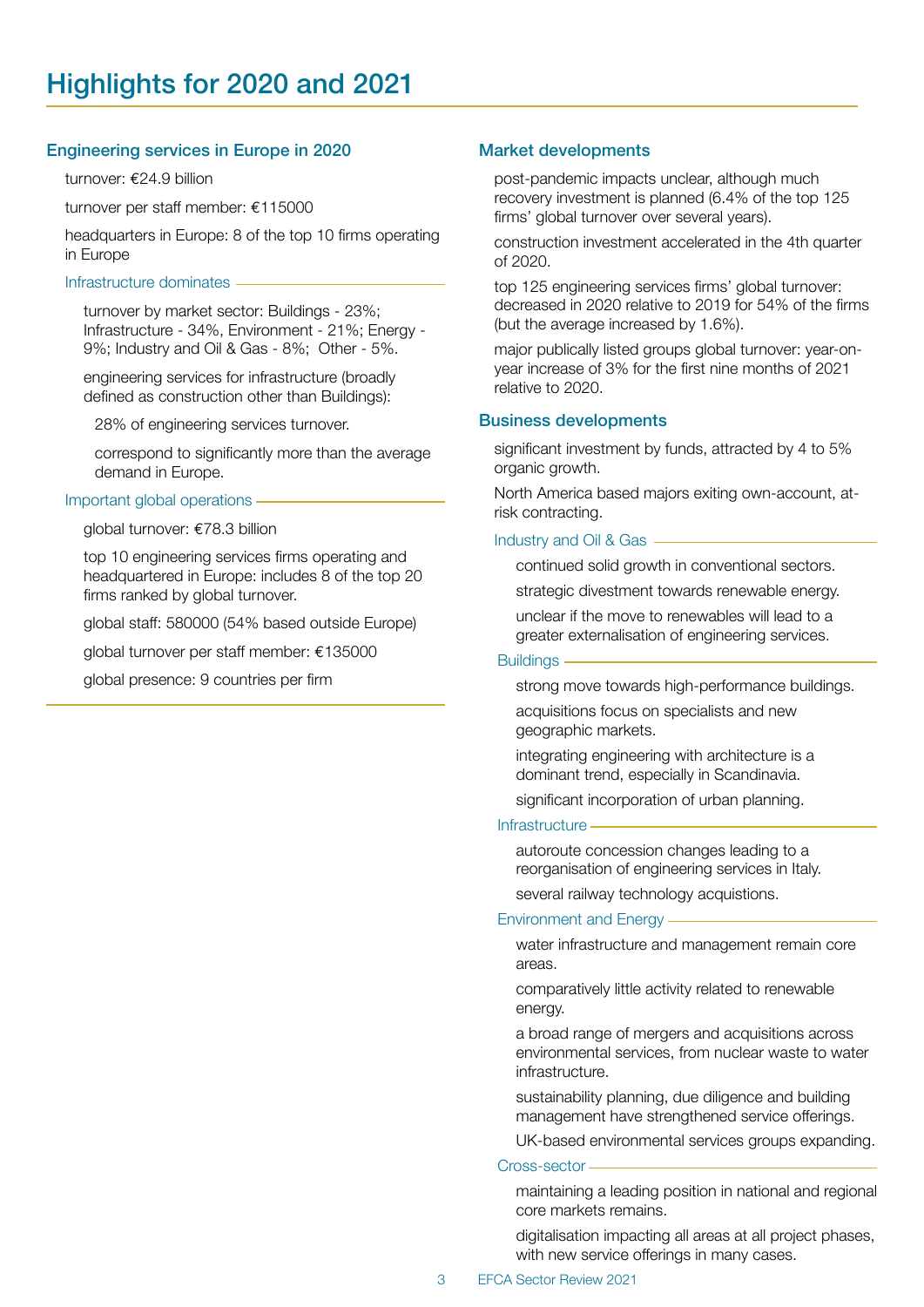# The top 125 survey

Global trends are encouraging most industries to redefine how they meet challenges. None more so than those in the construction value chain which delivers the buildings and infrastructure that provide the essential basis for development and sustainability.

Accelerating urbanisation is creating a growing demand for sustainable transportation, affordable housing and efficient water management. Climate change calls for radically new approaches for generating and distributing low-carbon energy while ensuring resilience. The built environment needs to be smarter and more environmentally friendly. Globalisation and industrial-scale building technologies are taking hold in the construction sector. Digitalisation, improved data security, data-driven solutions, and machine learning using huge datasets open up avenues for better-informed investment decisions, improved designs and new business models.

Engineering services for construction – the professional services needed for constructing the built environment – guide, manage and support the construction value chain. These services arise in master planning, preliminary studies, design, procurement, technical assistance, project, contract and construction management, environmental engineering, and quantity surveying. They play a key role in enabling the construction value chain meet the interlinked climate and energy crises while ensuring a safe, inclusive and sustainable future.

The EFCA Sector Review aims to highlight the importance of engineering services for construction and the role they play in Europe. It does so by surveying the businesses that supply these services at every stage of the extended life-cycle of the assets that make up the built environment.

The EFCA Sector Review survey considered companies and groups whose turnover in Europe for engineering services for construction exceeded one-half of their total global turnover. The top 125 firms are therefore ranked in the table starting on page 6 according to the turnover in Europe for engineering services for construction. Every effort was made to survey firms with a turnover in Europe that was above about €20 million. However, it was likely that some firms that should be listed in the top 125 were omitted, partly because survey responses were not received or adequate data were not available.

#### Europe's top 10 engineering services firms

The turnover in Europe of the 125 firms for engineering services for construction amounted to €24.9 billion. The top 10 firms headed by SWECO, WSP and AFRY included eight groups with headquarters in Europe. Ranked by the headcount in Europe, Jacobs, AECOM, and Egis replaced Arup, COWI, and Norconsult.

The top 125 firms' total global turnover of €78.3 billion emphasises the importance of firms that operate in Europe for the supply of engineering services for construction worldwide.

For the top 125 firms that also have their headquarters based in Europe, of the top 20 firms ranked by the total



Global turnover by market sector, as a percentage of the total global turnover, for the top 125 engineering services firms.

global turnover (see page 9), SWECO, AFRY, Rambøll, Mott MacDonald, Arup, COWI, Norconsult, and Arcadis also ranked in the top 10 for engineering services for construction in Europe.

#### Infrastructure dominates

For the 125 top firms, the global turnover by market sector as a percentage of the total global turnover follows the Engineering News - Record [1] scheme whereby: Buildings (23%) includes general building and service facilities; Infrastructure (34%) includes transportation and telecommunications; Energy (9%) equates to power; Environment (21%) includes water supply, sewerage and solid waste disposal and hazardous waste; Industry & Oil (8%) includes industrial process plant and oil and gas. The balance of 5% is for Other.

Since separating construction activity by market sector and asset class is challenging, a widely adopted approach is to distinguish buildings and infrastructure. For the top 125 firms, the turnover for engineering services for Buildings amounted to €7.0 billion and the remainder, referred to as the turnover for engineering services for infrastructure, amounted to €17.9 billion.

As a percentage of Gross Domestic Product (GDP), the investment in infrastructure in Europe in 2019 is estimated to be 1.63% by the European Investment Bank using project data and the investment (Gross Fixed Capital Formation) in civil engineering works given by national accounts [2]. The total investment (GFCF) in construction as a percentage of GDP was the same in 2019 and 2020 (see figure on page 5) so the investment in infrastructure in 2020 can be assumed to be 1.63% of GDP.

The balance (8.6%) of the total investment in construction in Europe in 2020 (10.23% of GDP) is for the construction of buildings. The investment in infrastructure was therefore 16% of the investment in construction in Europe in 2020. Assuming that investments in buildings and in infrastructure generate the same demand for engineering services, the turnover for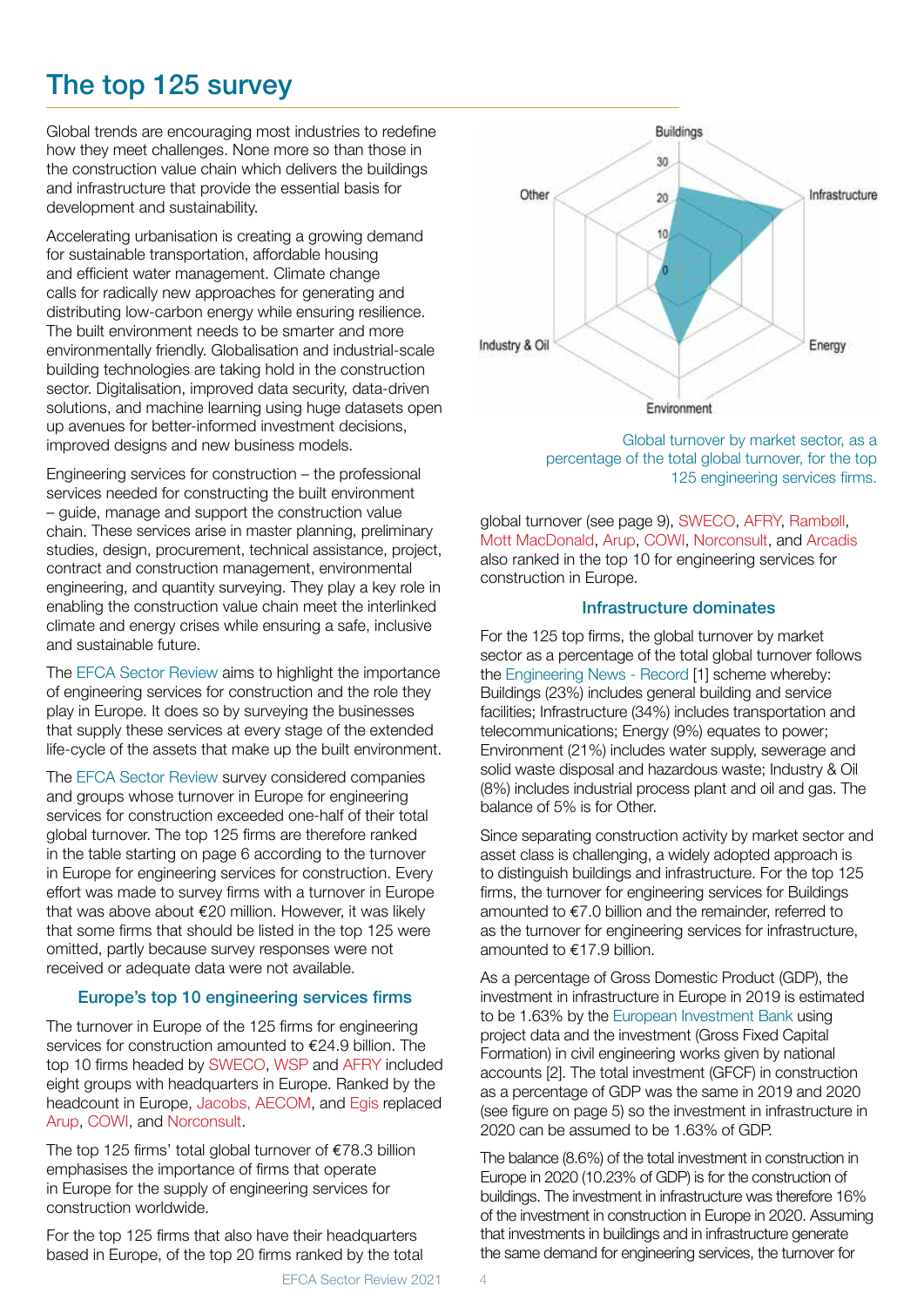

from 2019 to Quarter 3, 2021 as a percentage of GDP. Source: Eurostat (current prices; not seasonally adjusted)

engineering services for infrastructure also amounts to 16% of the total turnover for engineering services.

However, for the top 125 firms, 28% of the engineering services turnover is for infrastructure. The top 125 firms therefore supplied significantly more than the average amount of engineering services for infrastructure in Europe. This feature highlights the importance world-wide of the top 125 firms.

#### A global presence

In 2020, to ensure proximity to clients globally, more than one-half (54%) of the 125 firms' 580000 staff members were based outside Europe in permanent locations in nine countries per firm. The average global turnover per staff member was €135000.

For the top 125 firms that had most (at least 90%) of their global turnover in Europe, the average turnover for engineering services for construction in Europe per staff member was €115000. For the same firms, the average total turnover per staff member was €124000 globally and €123000 in Europe.

## Market developments

Immediate issues such as staff cuts, delayed investment decisions and the impact on direct costs owing to the COVID-19 pandemic drew attention away from strategic issues in 2020, and again in 2021. The pandemic's effects and outcomes are well documented; the effect on engineering services of the UK leaving the European Union (EU) much less so.

The global turnover decreased in 2020 relative to 2019 for 54% of the top 125 firms for which accurate data are available. The average change in the turnover was in fact a positive 1.6%, possibly because growth by acquistion more than compensated a negative organic growth. A detailed analysis is needed to determine if this is the case.

The limited data available for 2021 suggest an average rebound of 3% for the global turnover in the first three quarters of 2021 for the large, publically listed groups.

Regional stimuli and recovery plans will increase the medium-term demand for engineering services, both

#### The top 125 survey - a glossary

#### Rank

Companies and groups with operations based in Europe are ranked according to the turnover for engineering services (called "services" in the following table) for the construction of built-environment assets (as opposed to activities such as those related to the manufacturing of products). These services arise in master planning, preliminary studies, urban planning, design, procurement, technical assistance, project, contract and construction management, environmental engineering, and quantity surveying.

#### Name

The name under which a company or group trades. Those marked with an asterisk (\*) responded to the survey. Estimates were made for the remainder.

#### HQ

"Global HQ" corresponds to the country in which a company or group has its legally established headquarters. Europe is defined as including the EU Member States, the European Free Trade Association countries, the EU Candidate Countries, and Ukraine.

#### **Turnover**

Turnover refers to gross turnover, in other words total income which is often similar to gross revenue for companies and groups supplying engineering services. Thus in many cases, gross revenue or gross sales is reported as turnover. Occasionally net revenue (gross revenue less sub-consultant, sub-contract and other direct expenses) is reported, but this is not indicated in the table. Networks and partnerships are excluded.

The turnover reported is the total amount of the company or consolidated group turnover globally and inside Europe for construction-related activity at the end of the fiscal year that covers all or most of 2020, regardless of the location of projects. If the fiscal year mainly covers 2019, this is noted in the table.

Firms are included if the turnover for engineering services in Europe is more than one-half  $(\pm 10\%)$  of the total global turnover. Turnovers are given in Euro (Eurostat currency exchange rates [3] are used).

#### **Headcount**

The "Headcount – Global" and "Headcount – Europe" is the number of full-time employees globally and inside Europe at the end of the fiscal year that covered all or most of 2020. Headcounts do not take into account the location of projects and part-time staff. In some cases, only the average headcount or the number of full-time equivalent staff is available, but this distinction is not indicated in the table.

#### **Countries**

The number of countries, both globally and in Europe, refers to the countries in which a company or group has a legally established operating entity at the end of the fiscal year covering all or most of 2020.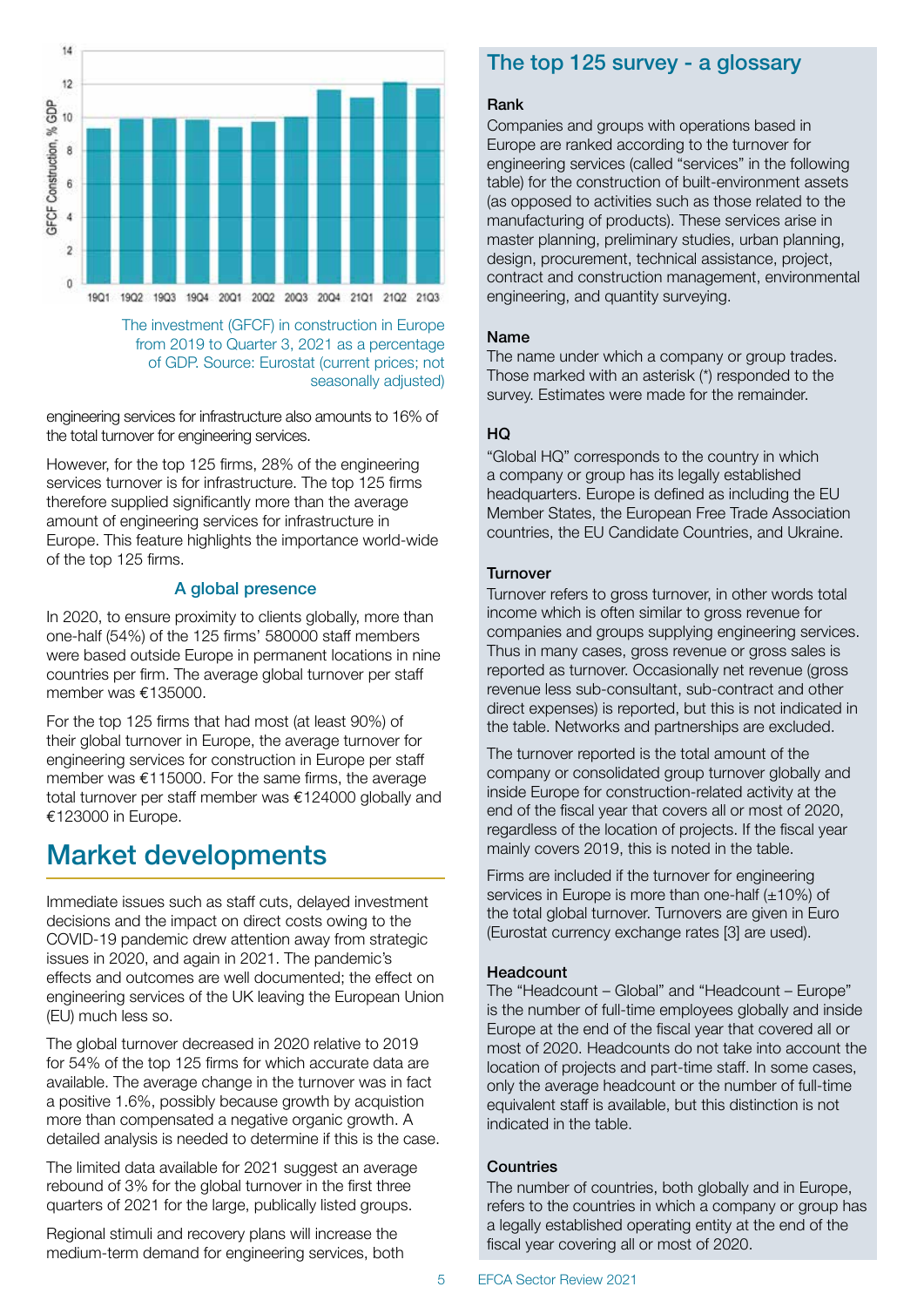## The top 125 engineering services firms operating in Europe ranked by engineering services turnover in Europe

| No.            | <b>Name</b>                            | HQ                     |                 | Turnover, $\epsilon$ million |            | <b>Headcount</b> |              | <b>Countries</b>  |                   | <b>Web domain</b>                           | <b>CEO</b>                       |
|----------------|----------------------------------------|------------------------|-----------------|------------------------------|------------|------------------|--------------|-------------------|-------------------|---------------------------------------------|----------------------------------|
|                |                                        |                        | Services Europe |                              | Gobal      | <b>Europe</b>    | Global       | <b>Europe</b>     | Global            |                                             |                                  |
| $\mathbf{1}$   | Sweco <sup>*</sup>                     | Sweden                 | 1990            | 1990                         | 1990       | 18552            | 18552        | 16                | 17                | swecogroup.com                              | Åsa Bergman                      |
| $\overline{c}$ | <b>WSP</b>                             | Canada                 | 1721            | 1721                         | 5632       | 15100            | 47000        | 14                | 40                | wsp.com                                     | Alexandre L'Heureux              |
| 3              | <b>AFRY</b>                            | Sweden                 | 1628            | 1760                         | 1893       | 14700            | 15871        | 21                | 51                | afry.com                                    | Jonas Gustavsson                 |
| 4              | SNC-Lavalin                            | Canada                 | 1220            | 1279                         | 4483       | 9400             | 37584        | 15                | 43                | snclavalin.com                              | lan L. Edwards                   |
| 5              | Rambøll*                               | <b>Denmark</b>         | 1020            | 1274                         | 1827       | 11913            | 15896        | 18                | 33                | ramboll.com                                 | Jens-Peter Saul                  |
| 6              | Mott MacDonald                         | UK                     | 920             | 1004                         | 2008       | 7500             | 15107        | 14                | 48                | mottmac.com                                 | Mike Haigh                       |
| $\overline{7}$ | Arup                                   | <b>UK</b>              | 915             | 930                          | 2041       | 7500             | 15609        | 10                | 32                | arup.com                                    | Alan Belfield                    |
| 8              | COWI <sup>*</sup>                      | Denmark                | 668             | 742                          | 865        | 5868             | 6682         | $\overline{7}$    | 20                | cowi.com                                    | Lars-Peter Søbye                 |
| 9              | Arcadis <sup>*</sup>                   | <b>Netherlands</b>     | 652             | 1019                         | 2862       | 10000            | 27939        | 12                | 30                | arcadis.com                                 | Peter Oosterveer                 |
| 10             | Norconsult                             | Norway                 | 583             | 662                          | 662        | 4400             | 4600         | 5                 | 12                | norconsult.com                              | Egil Hogna                       |
| 11             | Egis                                   | France                 | 578             | 653                          | 1070       | 8680             | 15500        | $\overline{5}$    | 82                | egis.fr                                     | Laurent Germain                  |
| 12             | Fugro                                  | Netherlands            | 502             | 540                          | 1386       | 3114             | 8724         | 16                | 67                | fugro.com                                   | Mark R.F. Heine                  |
| 13             | Artelia *                              | France                 | 486             | 575                          | 637        | 5150             | 6100         | 15                | 43                | arteliagroup.com                            | <b>Benoît Clocheret</b>          |
| 14             | Tractebel *                            | Belgium                | 458             | 458                          | 516        | 3325             | 4967         | $\overline{7}$    | 15                | tractebel-energie.com                       | Philippe Van Troeye              |
| 15             | Antea                                  | <b>Netherlands</b>     | 403             | 403                          | 493        | 2300             | 3345         | $\overline{5}$    | 18                | anteagroup.com                              | <b>Tanja Lendzion</b>            |
| 16             | Royal HaskoningDHV                     | Netherlands            | 398             | 425                          | 581        | 3797             | 4988         | 5                 | 28                | royalhaskoningdhv.com Erik Oostwegel        |                                  |
| 17             | Turner & Townsend                      | <b>UK</b>              | 391             | 391                          | 853        | 3524             | 6801         | 13                | 46                | turntown.com                                | <b>Vincent Clancy</b>            |
| 18             | <b>AECOM</b>                           | <b>USA</b>             | 388             | 655                          | 11303      | 9000             | 54000        | 24                | 72                | aecom.com                                   | <b>Troy Rudd</b>                 |
| 19             | Black & Veatch a                       | <b>USA</b>             | 380             | 815                          | 2608       | 1900             | 10400        | $\overline{4}$    | 25                | by.com                                      | Steven L. Edwards                |
| 20             | SYSTRA *                               | France                 | 360             | 360                          | 668        | 3500             | 7860         | 10                | 35                | systra.com                                  | Pierre Verzat                    |
| 21             | <b>RPS</b>                             | <b>UK</b>              | 359             | 359                          | 603        | 3800             | 5055         | $\overline{4}$    | 10                | rpsgroup.com                                | John Matheson Douglas            |
| 22             | Tetra Tech                             | <b>USA</b>             | 359             | 359                          | 2558       | 1500             | 20000        | 4                 | 20                | tetratecheurope.com                         | Dan L. Batrack                   |
| 23             | <b>RSK</b>                             | <b>UK</b>              | 322             | 358                          | 358        | 5100             | 6000         | 13                | 36                | rsk.co.uk                                   | Alan Ryder                       |
| 24             | <b>PM</b>                              | Ireland                | 261             | 350                          | 398        | 2800             | 3000         | 5                 | 10                | pmgroup-global.com                          | David Murphy                     |
| 25             | <b>INECO</b>                           | Spain                  | 252             | 270                          | 299        | 3500             | 3573         | $\overline{7}$    | 21                | ineco.com                                   | Carmen Librero Pintado           |
| 26             | Setec                                  | France                 | 250             | 250                          | 328        | 2400             | 3000         | 5                 | 18                | setec.fr                                    | Michel Kahan                     |
| 27             | Rejlers *                              | Sweden                 | 243             | 243                          | 247        | 2300             | 2370         | $\mathfrak{B}$    | $\overline{4}$    | rejlers.se                                  | <b>Viktor Svensson</b>           |
| 28             | Drees & Sommer                         | Germany                | 236             | 512                          | 517        | 3750             | 3800         | 15                | 19                | dreso.com                                   | Steffen Szeidl                   |
| 29             | Tyréns*                                | Sweden                 | 227             | 284                          | 287        | 2802             | 2802         | $\,6\,$           | $\overline{7}$    | tyrens.se                                   | Johan Dozzi                      |
| 30             | Fichtner                               | Germany                | 226             | 226                          | 226        | 1800             | 1800         | 13                | 32                | fichtner.de                                 | Andreas Weidler                  |
| 31             | Stantec*                               | Canada                 | 226             | 226                          | 2875       | 2388             | 22000        | $\,8\,$           | 22                | stantec.com                                 | Gord Johnston                    |
| 32             | <b>IDOM</b>                            | Spain                  | 223             | 247                          | 320        | 3280             | 4000         | 9                 | 13                | idom.com                                    | Luis Rodríguez Llopis            |
| 33             | Ingérop <sup>*</sup>                   | France                 | 219             | 231                          | 246        | 1956             | 2115         | 9                 | 23                | ingerop.com                                 | <b>Yves Metz</b>                 |
| 34             | Jacobs                                 | <b>USA</b>             | 213             | 1925                         | 11588      | 12600            | 55000        | 11                | 35                | jacobs.com                                  | Steven J. Demetriou              |
| 35             | Italferr                               | Italy                  | 208             | 208                          | 223        | 1630             | 1758         | $\overline{4}$    | 13                | <i>italferr.it</i>                          | Aldo Isi                         |
| 36             | Ginger*                                | France                 | 198             | 198                          | 200        | 2000             | 2200         | 4                 | 4                 | groupeginger.com                            | Philippe Margarit                |
| 37             | NIRAS <sup>*</sup>                     | <b>Denmark</b>         | 184             | 292                          | 296        | 2135             | 2210<br>4850 | 13                | 30                | niras.com                                   | Tina Hørbye Christensen          |
| 38<br>39       | Ayesa *                                | Spain                  | 165<br>162      | 165<br>162                   | 256<br>162 | 3149<br>1600     | 1600         | 6                 | 17<br>9           | ayesa.com                                   | José Luis Manzanares             |
| 40             | <b>Bilfinger Tebodin</b><br><b>DPS</b> | Netherlands<br>Ireland | 158             | 171                          | 245        | 1100             | 2000         | $\overline{9}$    |                   | tebodin.bilfinger.com<br>dpsgroupglobal.com | Wim van den Brink<br>Frank Keogh |
|                | Wayss & Freytag                        |                        | 150             | 300                          | 300        | 1100             | 1100         | 5                 | 9<br>$\mathbf{1}$ | www.wf-ib.de                                | Michael Blaschko                 |
| 41<br>42       | Dorsch                                 | Germany<br>Germany     | 141             | 203                          | 225        | 3060             | 3400         | $\mathbf{1}$<br>3 | 7                 | dorsch.com                                  | Olaf Hoffmann                    |
| 43             | <b>Asplan Viak</b>                     | Norway                 | 138             | 138                          | 138        | 1227             | 1227         | $\overline{c}$    | $\overline{c}$    | asplanviak.no                               | Elisabeth Tørstad                |
| 44             | Amstein + Walthert                     | Switzerland            | 136             | 136                          | 136        | 1128             | 1128         | 2                 | 2                 | amstein-walthert.ch                         | Christian Appert                 |
| 45             | $\sf{I}\sf{v}$                         | Netherlands            | 134             | 134                          | 134        | 800              | 800          | $\mathbf{1}$      | $\mathbf{1}$      | iv-groep.nl                                 | Rob van de Wall                  |
| 46             | ILF <sup>a</sup>                       | Austria                | 132             | 147                          | 210        | 1540             | 2200         | 12                | 38                | ilf.com                                     | Klaus Lässer                     |
| 47             | Gruner                                 | Switzerland            | 130             | 130                          | 130        | 1018             | 1018         | $\mathfrak{S}$    | $6\phantom{.}6$   | gruner.ch                                   | Olivier Aebi                     |
| 48             | Sener <sup>a</sup>                     | Spain                  | 122             | 366                          | 434        | 2700             | 3250         | 5                 | 21                | sener.es                                    | Jorge Unda                       |
| 49             | <b>Movares</b>                         | Netherlands            | 121             | 121                          | 121        | 911              | 911          | $\mathbf{1}$      | $\mathbf{1}$      | movares.nl                                  | Sander Eijgenraam                |
| 50             | PE Teknik & Arkitektur*                | Sweden                 | 120             | 120                          | 120        | 964              | 964          | $\mathbf{2}$      | 2                 | pe.se                                       | Helena Hed                       |
| 51             | GOPA Consulting *                      | Germany                | 118             | 118                          | 196        | 480              | 800          | $6\phantom{.}6$   | 14                | gopa-group.org                              | Martin Güldner                   |
| 52             | Dar a                                  | <b>UAE</b>             | 115             | 139                          | 1834       | 3000             | 18602        | 13                | 60                | dargroup.com                                | <b>Talal Shair</b>               |
| 53             | TPF*                                   | Belgium                | 110             | 133                          | 226        | 1621             | 4000         | $\boldsymbol{9}$  | 32                | tpf.eu                                      | <b>Thomas Spitaels</b>           |
| 54             | Witteveen+Bos                          | Netherlands            | 109             | 109                          | 156        | 1310             | 1330         | $\overline{4}$    | 11                | witteveenbos.com                            | Wouter Bijman                    |
| 55             | Golder                                 | <b>USA</b>             | 108             | 108                          | 811        | 850              | 7000         | 13                | 25                | golder.com                                  | Tom Logan                        |
| 56             | <b>Buro Happold</b>                    | UK                     | 104             | 104                          | 221        | 900              | 1900         | 5                 | 11                | burohappold.com                             | James Bruce                      |
| 57             | Granlund *                             | Finland                | 103             | 103                          | 103        | 1095             | 1095         | $\sqrt{3}$        | 5                 | granlundgroup.com                           | Pekka Metsi                      |
| 58             | Tauw                                   | Netherlands            | 97              | 144                          | 144        | 1229             | 1229         | 6                 | 6                 | tauw.com                                    | Henrike Branderhorst             |
| 59             | SUEZ Consulting *                      | France                 | 93              | 93                           | 127        | 800              | 1200         | 15                | 24                | suez.com                                    | <b>Bruno Hervet</b>              |
| 60             | TYPSA *                                | Spain                  | 88              | 88                           | 240        | 1355             | 2845         | $\overline{7}$    | 32                | typsa.com                                   | Pablo Bueno Tomás                |
| 61             | <b>BG Cons. Engineers</b>              | Switzerland            | 81              | 81                           | 81         | 640              | 640          | $\overline{4}$    | $\overline{5}$    | bg-21.com                                   | Pierre Epars                     |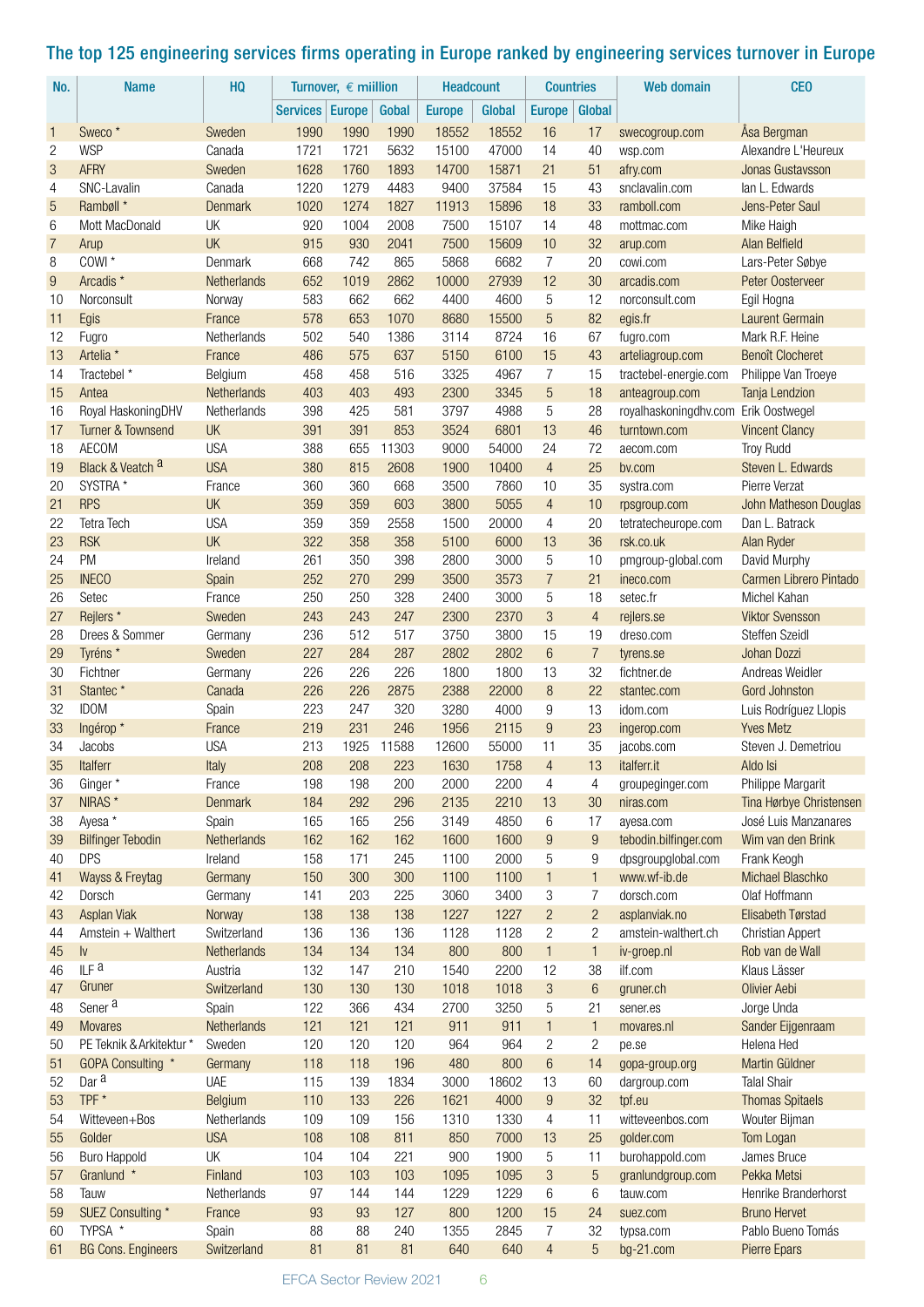| 62  | Géotec*                       | France         | 74               | 74                    | 77              | 670  | 770  | $\overline{c}$ | 4                | geotec.fr              | Olivier Barnoud                   |
|-----|-------------------------------|----------------|------------------|-----------------------|-----------------|------|------|----------------|------------------|------------------------|-----------------------------------|
| 63  | Rapp                          | Switzerland    | 70               | 70                    | $70\,$          | 475  | 475  | $\overline{c}$ | $\overline{c}$   | rapp.ch                | <b>Annette Rapp</b>               |
| 64  | Assmann                       | Germany        | 70               | 70                    | 70              | 480  | 480  | $\mathbf{1}$   | 1                | assmann.info           | Peter Warnecke                    |
| 65  | <b>SINA</b>                   | Italy          | 69               | 69                    | 70              | 270  | 270  | $\mathbf{1}$   | $\mathbf{1}$     | sinaing.it             | Alberto Pernigotti                |
| 66  | Fairhurst                     | UK             | 64               | 64                    | 64              | 500  | 500  | $\mathbf{1}$   | 1                | fairhurst.co.uk        | Bob McCracken                     |
| 67  | Oosterhoff                    | Netherlands    | 61               | 61                    | 61              | 511  | 511  | 3              | $\mathfrak{B}$   | oosterhoffgroup.eu     | <b>Gerard Doos</b>                |
| 68  | Parlym <sup>*</sup>           | France         | 60               | 60                    | 90              | 700  | 800  | $\overline{c}$ | 8                | parlym.com             | Johann Charrier                   |
| 69  | <b>RINA Consulting</b>        | Italy          | 59               | 72                    | 256             | 1400 | 1900 | 6              | 22               | rina.org               | Roberto Carpaneto                 |
| 70  | Holinger                      | Switzerland    | 58               | 58                    | 58              | 527  | 527  | 3              | 4                |                        | Peter Rudin                       |
|     |                               |                |                  |                       |                 |      |      |                |                  | holinger.com           |                                   |
| 71  | <b>Pick Everard</b>           | UK             | 56               | 56                    | 56              | 550  | 550  | $\mathbf{1}$   | $\mathbf{1}$     | pickeverard.co.uk      | Duncan Green                      |
| 72  | Hill International            | <b>USA</b>     | 52               | 44                    | 300             | 500  | 2900 | 15             | 36               | hillintl.com           | Raouf S. Ghali                    |
| 73  | Efla *                        | Iceland        | 52               | 52                    | 52              | 380  | 380  | 8              | $\,8\,$          | efla.is                | Sæmundur Sæmundsson               |
| 74  | Pell Frischmann               | UK             | 52               | 52                    | 53              | 523  | 523  | 1              | 1                | pellfrischmann.com     | lain Bisset                       |
| 75  | Cundall <sup>a</sup>          | UK             | 52               | 52                    | 76              | 849  | 879  | 5              | 11               | cundall.com            | <b>Tomás Neeson</b>               |
| 76  | Deerns                        | Netherlands    | 51               | 51                    | 51              | 438  | 438  | 6              | 9                | deerns.com             | Tjerk van der Meer                |
| 77  | Lombardi                      | Switzerland    | 51               | 51                    | 51              | 650  | 700  | 5              | 11               | lombardi.group         | Roger Bremen                      |
| 78  | Bjerking *                    | Sweden         | 50               | 50                    | 50              | 398  | 398  | 1              | 1                | bjerking.se            | Anders Wärefors                   |
| 79  | Sofrecom <sup>*</sup>         | France         | 50               | 52                    | 113             | 1879 | 2186 | $\overline{c}$ | 10               | sofrecom.com           | <b>Guillaume Boudin</b>           |
| 80  | Proger*                       | Italy          | 47               | 72                    | 88              | 313  | 466  | 3              | 14               | proger.it              | Umberto Sgambata                  |
| 81  | Keran *                       | France         | 45               | 45                    | 55              | 552  | 555  | $\mathbf{1}$   | $\overline{4}$   | groupe-keran.com       | <b>Yves Gillet</b>                |
| 82  | Bengt Dahlgren                | Sweden         | 45               | 62                    | 67              | 533  | 533  | 1              | 1                | bengtdahlgren.se       | Erik Bolander                     |
| 83  | Spea Engineering              | Italy          | 41               | 41                    | 54              | 650  | 650  | $\overline{7}$ | $\overline{9}$   | spea-engineering.it    | Antonino Galatà                   |
| 84  | <b>SLR</b>                    | UK             | 39               | 39                    | 195             | 840  | 1638 | 4              | 13               | slrconsulting.com      | Neil Penhall                      |
|     |                               |                |                  |                       |                 |      |      |                |                  |                        |                                   |
| 85  | Solwers *                     | Finland        | 38               | 42                    | 42              | 371  | 371  | $\overline{2}$ | $\overline{2}$   | solwers.fi             | Stefan Nyström                    |
| 86  | Hochtief Engineering *        | Germany        | 38               | 40                    | 45              | 340  | 540  | 14             | 14               | hochtief-enginering.de | Hansgeorg Balthaus                |
| 87  | <b>Tony Gee</b>               | UK             | 37               | 37                    | 45              | 200  | 334  | $\mathbf{1}$   | 8                | tonygee.com            | <b>Chris Young</b>                |
| 88  | Forsen                        | Sweden         | 34               | 34                    | 34              | 191  | 191  | 1              | 1                | forsen.com             | Bengt Johansson                   |
| 89  | Hatch                         | Canada         | 34               | 34                    | 1123            | 200  | 6701 | $\overline{2}$ | 16               | hatch.com              | John Bianchini                    |
| 90  | B                             | Canada         | 31               | 31                    | 323             | 450  | 3000 | 3              | 12               | ibigroup.com           | Scott Stewart                     |
| 91  | OJ Råd. Ingeniører *          | <b>Denmark</b> | 31               | 31                    | 31              | 310  | 310  | $\mathbf{1}$   | $\mathbf{1}$     | ojas.dk                | <b>Brian Thyregaard Andreasen</b> |
| 92  | ELU Konsult *                 | Sweden         | 30               | 30                    | 30              | 235  | 235  | 1              | 1                | elu.se                 | Charlotte Bergman                 |
| 93  | Pini                          | Switzerland    | 30               | 30                    | 30              | 330  | 400  | $\overline{4}$ | $\overline{5}$   | pini.group             | Andrea Galli                      |
| 94  | <b>CDM Smith</b>              | <b>USA</b>     | 29               | 35                    | 896             | 200  | 5100 | 5              | 23               | cdmsmith.com           | Timothy B. Wall                   |
| 95  | Bérim                         | France         | 28               | 28                    | 28              | 299  | 299  | $\mathbf{1}$   | $\sqrt{3}$       | berim.fr               | Hervé Brogat                      |
| 96  | Hifab *                       | Sweden         | 28               | 28                    | 34              | 230  | 300  | $\overline{c}$ | 3                | hifab.se               | Patrik Schelin                    |
| 97  |                               |                | 27               | 27                    | 27              | 248  | 248  | $\mathbf{1}$   | $\mathbf{1}$     |                        | <b>Patrick Lullin</b>             |
|     | OTE Ingénierie *              | France         |                  |                       |                 |      |      |                |                  | ote-ingenierie.com     |                                   |
| 98  | Enereco                       | Italy          | 26               | 26                    | 37              | 220  | 260  | $\overline{c}$ | 5                | enereco.com            | Claudio Avaltroni                 |
| 99  | Yuksel Proje *                | Turkey         | 24               | 24                    | 30 <sup>°</sup> | 1005 | 1113 | $\,8\,$        | 13               | yukselproje.com.tr     | Faik Tokgözoglu                   |
| 100 | Baurconsult *                 | Germany        | 24               | 24                    | 24              | 290  | 290  | 1              | 1                | baurconsult.com        | Andreas Baur                      |
| 101 | Roughan & O'Donovan * Ireland |                | 24               | 24                    | 24              | 225  | 225  | $\overline{c}$ | $\overline{c}$   | rod.ie                 | Harry Meighan                     |
| 102 | Tekfen Engineering            | Turkey         | 23               | 23                    | 23              | 1100 | 1100 | 1              | 3                | tekfenmuhendislik.com  | Fatíh Can                         |
| 103 | DGMR *                        | Netherlands    | 22               | 25                    | 25              | 215  | 215  | $\mathbf{1}$   | $\mathbf{1}$     | dgmr.nl                | Paul van Bergen                   |
| 104 | BPR Dr. Schäpertöns*          | Germany        | 22               | 22                    | 22              | 243  | 243  | $\overline{c}$ | 2                | bpr-consult.com        | Bernhard Schäpertöns              |
| 105 | <b>ByrneLooby Partners</b>    | Ireland        | 18               | 18                    | 18              | 200  | 280  | $\overline{2}$ | $\overline{5}$   | byrnelooby.com         | John Byrne                        |
| 106 | Inddigo *                     | France         | 18               | 18                    | 18              | 201  | 201  | 1              | 1                | inddigo.com            | <b>Bruno Lhoste</b>               |
| 107 | F&M Ingegneria                | Italy          | 18               | 18                    | 31              | 150  | 250  | $\sqrt{3}$     | $\boldsymbol{8}$ | fm-ingegneria.com      | Alessandro Bonaventura            |
| 108 | BAC*                          | Spain          | 17               | 17                    | 23              | 245  | 328  | $\overline{c}$ | 7                | bacecg.com             | Guillem Baraut                    |
| 109 | Technital                     | Italy          | 16               | 16                    | 26              | 180  | 180  | 5              | 16               | technital.com          | Alberto Scotti                    |
| 110 | <b>DBA</b>                    | Italy          | 16               | 35                    | 72              | 690  | 740  | 6              | 7                | dbagroup.it            | Raffaele De Bettin                |
|     |                               |                | 16               | 16                    | 16              | 185  |      | $\mathbf{1}$   |                  |                        |                                   |
| 111 | <b>CES Cons. Engineers</b>    | Germany        |                  |                       |                 |      | 185  |                | $\mathfrak{B}$   | ces.de                 | Carl Philip Hügin                 |
|     | 112 NTU International *       | Denmark        | 15               | 15                    | 15              | 122  | 122  | $\overline{c}$ | $\overline{c}$   | ntu.eu                 | Lars Bentzen                      |
|     | 113 HR Wallingford            | UK             | 14               | 22                    | 44              | 160  | 220  | $\mathbf{1}$   | $\mathfrak{B}$   | hrwallingford.com      | <b>Bruce Tomlinson</b>            |
| 114 | Max Fordham                   | UK             | 14               | 14                    | 14              | 250  | 250  | 0              | 0                | maxfordham.com         | Phil Armitage                     |
| 115 | DBFL Con. Engineers *         | Ireland        | 14               | 14                    | 14              | 180  | 180  | $\mathbf{1}$   | $\mathbf{1}$     | dbfl.ie                | Jim Lawler                        |
| 116 | BEST*                         | Luxembourg     | 14               | 14                    | 14              | 136  | 136  | 1              | 1                | best.lu                | Dany Winbomont                    |
| 117 | CampbellReith <sup>a</sup>    | <b>UK</b>      | 14               | 14                    | 14              | 149  | 149  | $\mathbf{1}$   | $\mathbf{1}$     | campbellreith.com      | Mark Kaminski                     |
| 118 | Manens-Tifs                   | Italy          | 14               | 21                    | 52              | 250  | 400  | 1              | 2                | manens-tifs.it         | Giorgio Finotti                   |
| 119 | 3TI Progetti *                | Italy          | 13               | 13                    | 15              | 100  | 100  | 5              | 10               | 3tiprogetti.it         | Alfredo Ingletti                  |
| 120 | Italconsult                   | Italy          | 12               | 13                    | 114             | 200  | 1350 | $\overline{c}$ | 9                | italconsult.com        | Antonio Bevilacqua                |
| 121 | Hulley & Kirkwood a           | UK             | 12               | 12                    | 12              | 150  | 150  | $\mathbf{1}$   | $\mathbf{1}$     | hulley.co.uk           | Donald Wood                       |
|     | 122 Aas-Jakobsen              | Norway         | 11               | 75                    | 75              | 250  | 250  | 1              | 1                | aas-jakobsen.com       | Trond Hagen                       |
|     |                               |                | 11               | 11                    | 14              | 205  | 205  | $\overline{4}$ |                  |                        |                                   |
| 123 | <b>NET Engineering</b>        | Italy          |                  |                       |                 |      |      |                | $6\,$            | net-italia.com         | Giovanni Battista Furlan          |
| 124 | Coba                          | Portugal       | $\boldsymbol{9}$ | 9                     | 20              | 190  | 290  | 1              | 8                | cobagroup.com          | Fernando Prioste                  |
|     | 125 UVATERV *                 | Hungary        | $\boldsymbol{8}$ | $\boldsymbol{\delta}$ | 8               | 200  | 200  | $\mathbf{1}$   | $\mathbf{1}$     | uvaterv.hu             | Gyula Bretz                       |

Notes: "Services" are engineering services for construction; \* survey response; a data for 2019.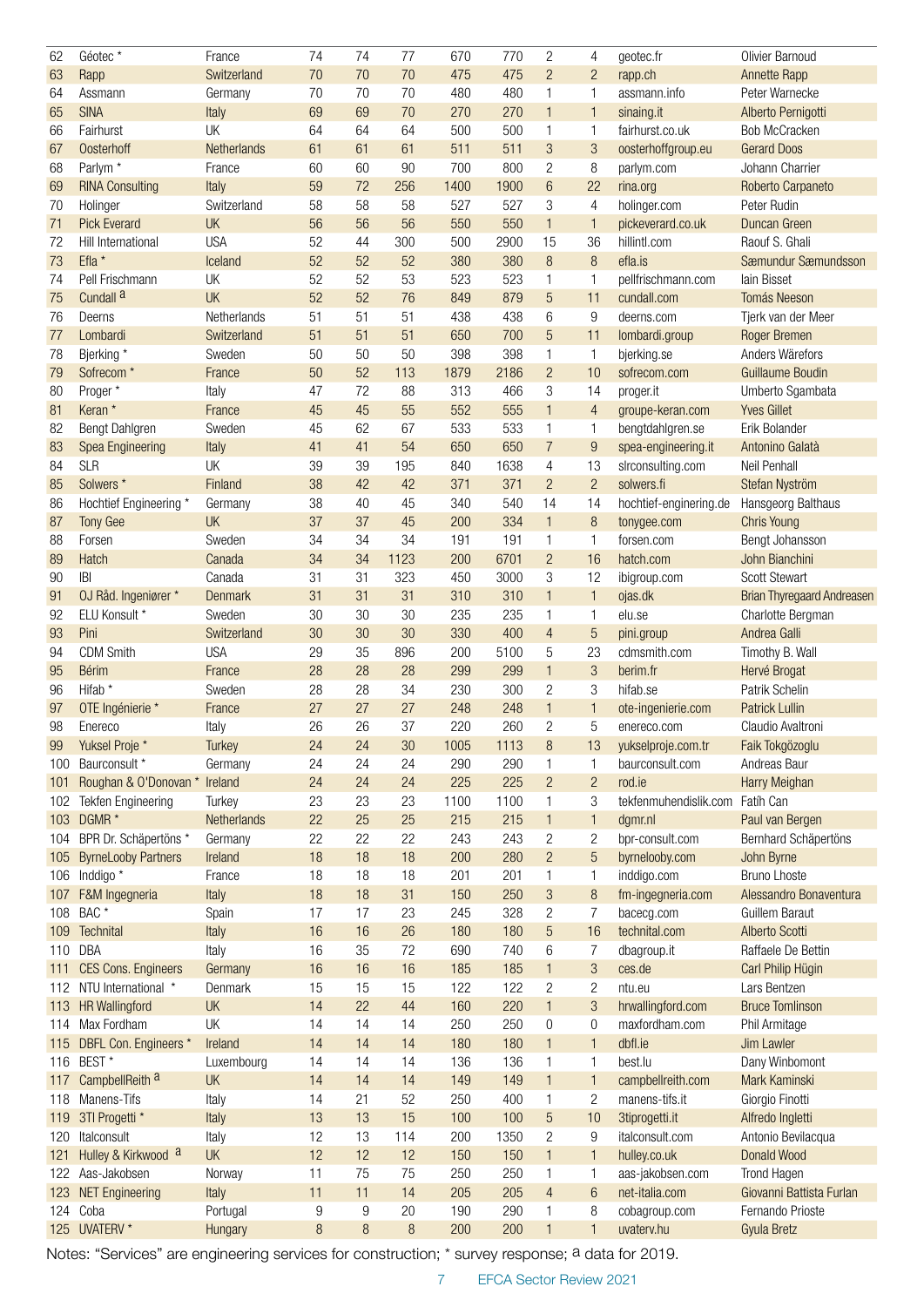globally and in Europe. The EU's Recovery and Resilience Facility (RRF) will provide grants and loans totalling at most €380 billion and €390 billion, respectively, at current prices with grants targeting the development of poorer countries. Adding to the EU's reinforced 2021-27 budget and the up to €300 billion 2020-26 Global Gateway mobilisation, RRF grants represent an increase of close to 25% in the EU's public infrastructure investment if they are used exclusively for this purpose. Overall RRF grants and loans should generate an engineering services demand of some €5 billion each year, equivalent to 6.4% of the top 125 firms' total global turnover in 2020 [4].

National stimulus programmes are too numerous to detail. Aside from the USA's Bipartisan Infrastructure Law with \$550 billion in new spending over five years for transportation, broadband and utilities, most countries in Europe have anounced recovery plans that include significant investments in infrastructure. Those for EU Member States add to RRF grants and loans. Globally, infrastructure spending (for investment and operation) is forecast as currently growing at about 5.2% [5].

# Business developments

In the medium term, Europe's engineering services for construction will focus on leading with advanced, technically differentiated, "future-proofed" yet clientfocussed professional services. Global trends augmented by digital solutions are strong structural drivers.

#### Strategic diversification is the key

Business performance during the COVID-19 pandemic has confirmed that a resilient, high-performance engineering services sector targeting geographically and sectorily diversified end markets allows resources to be redeployed to meet uninterrupted or increased demand.

Further consolidation is therefore likely, resulting in more global players coexisting alongside highly competitive national or local firms and a network of global design centres based in low-cost countries.

Investment funds are attracted by likely organic growth of 4 to 5%. In France for example, a fund completed the acquisition of a 40% stake in Egis (15500 staff) in January 2022. The group envisages a doubling in size in order to strengthen its global footprint and round-out capabilities. In the two-year 2020-21 period, Egis acquired Australia's Indec (80 staff), the UK's CPMS TOPCO (70 professionals) and France's Sisprobe (15 professionals) following taking control of Kuwait's Projacs International (600 professionals). In addition to a design centre in Poland, Egis also opened a centre in India in 2021.

The acquisition of an investment arm of India's Meghraj Capital by the Indian subsidiary of Germany's Fichtner perhaps indicates the development of a more strategic role for Indian subsidiaries.

The various trends are also leading to a focus on highvalue engineering services. This has prompted Jacobs to acquire Wood's nuclear engineering services business and AECOM and SNC-Lavalin to exit or limit own-account, atrisk fixed-price contracting, with SNC-Lavalin agreeing to sell its oil and gas business to the UAE-based Kent.

#### Focussing on core markets

With regard to market sectors in Europe during the 2020-21 period, divesting services in Oil & Gas to focus on renewables remained a common theme. Given that business models must change towards a distributed, lowcarbon, data-driven, service-oriented approach the UK's RPS divested oil and gas geological services to PetroStat; others such as the USA's Black & Veatch divested some environmental services in order to focus on renewables.

Meanwhile, groups such as Italy's Saipem are adopting a dual strategy centred around conventional and emerging Energy and Oil & Gas infrastructure (while offshore wind spending is growing at 24%, conventional oil and gas spending is nonetheless growing at 7% owing to the switch from high-carbon sources such as coal to gas). The extent to which these groups will externalise their construction services is unclear, especially in Italy where firms supplying these services are often strongly linked to contractors. This is immediately apparent with the creation of Tecne and the possible demise of Spea following Atlantia's sale of the autoroute concessionaire ASPI.

#### Meeting the need for high-perfomance buildings

In the Buildings sector, establishing a global footprint led the UK's Turner & Townsend (6800 staff) to agree to the US-based CBRE, the world's largest commercial real-estate services and investment firm, taking a majority interest. The move towards environmental high-performance buildings also accelerated with the US-based Tetra Tech acquiring the UK's Hoare Lea (900 staff), Sweco agreeing to acquire Belgium's Boydens Engineering (150 professionals), and Solwers acquiring Finland's building performance specialists Inmeco (18 staff) and the building plant specialist LVI Meskanen (9 staff).

In the mission-critical and specialised buildings market, NIRAS merged with Denmark's AlphaNordic (90 staff) to focus on life sciences. To strengthen industrial project management in general, the UK's Turner & Townsend acquired Taurus PPC in the USA in 2019, Italy's Parlymn acquired France's Asymptote Pm (160 staff) in 2021, and Germany's Exyte that specialises in high-technology facilities acquired the USA's Critical Process Systems Group (400 staff).

Data centres featured strongly with for example the Dutch group Deerns taking control of a joint venture in Brazil to develop the market. Interestingly, Deerns partnered with the architecture firm Wiegerinck to develop "pandemic proof" adaptive hospitals. Meanwhile Artelia acquired UK's Austin Newport (restoration; 25 staff) and Norway's Olav Olsen (complex structures; 110 staff) and COWI acquired the USA's Bittner-Shen, a marine structures specialist.

#### Integrating architecture

In strengthening integration with architectural services, Italy's architecture and engineering firms Manens-Tifs and Steam agreed to merge to boost capabilities, as have the building design firms BMS and Recchiengineering in creating Italy's BMS Recchi. Meanwhile Sweco acquired Finland's Optiplan (150 staff) and agreed to acquire Belgium's Talboom (110 staff). The UK's Buro Happold, an architecture firm centred on engineering, announced plans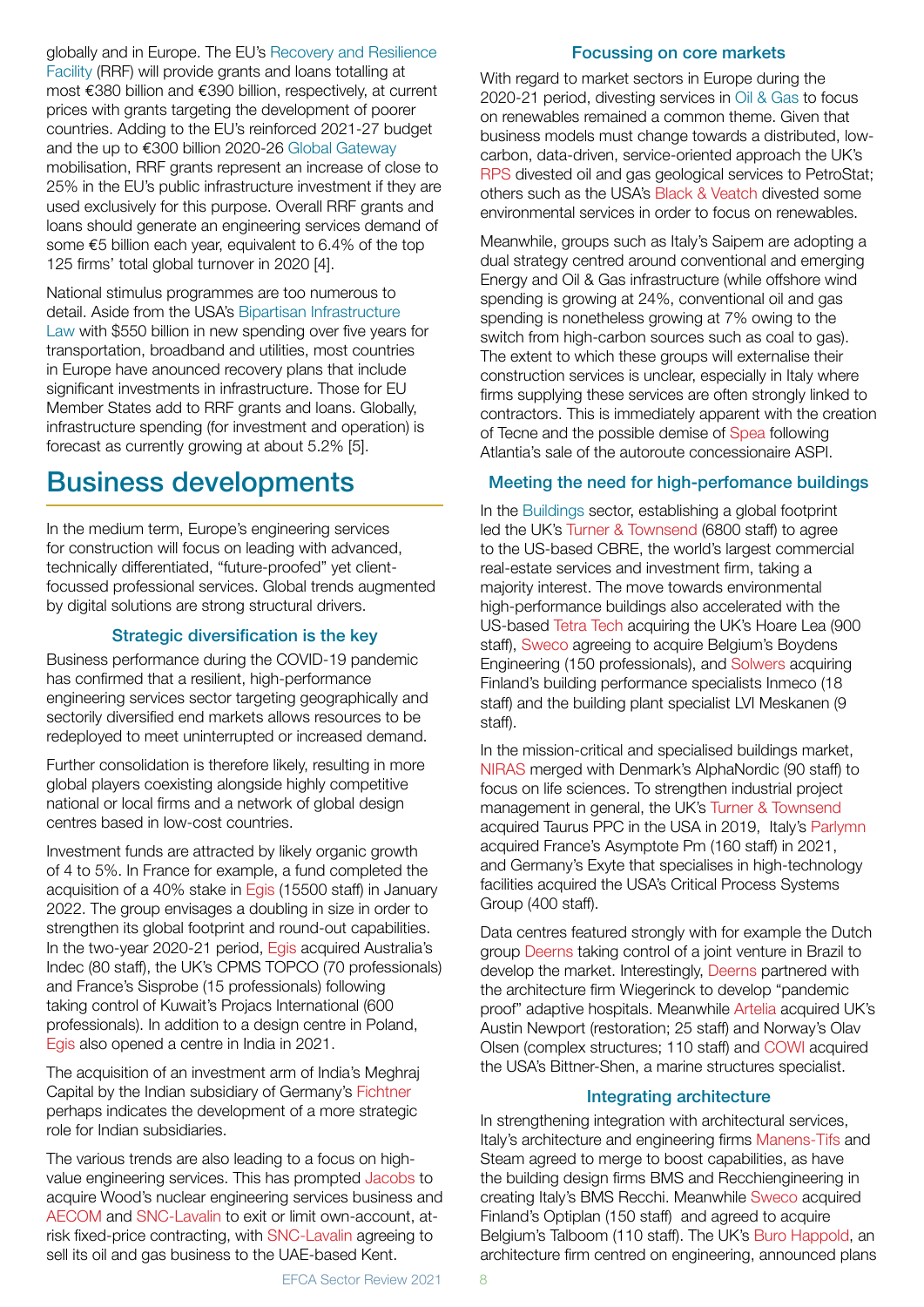### The top 100 engineering services firms with headquarters in Europe ranked by global turnover

| No.            | <b>Name</b>              | HQ          | Turnover, €m | <b>Headcount</b> |
|----------------|--------------------------|-------------|--------------|------------------|
| 1              | Arcadis                  | Netherlands | 2862         | 27939            |
| $\overline{c}$ | Arup                     | UK          | 2041         | 15609            |
| 3              | Mott MacDonald           | UK          | 2008         | 15107            |
| $\overline{4}$ | Sweco                    | Sweden      | 1990         | 18552            |
| 5              | <b>AFRY</b>              | Sweden      | 1893         | 15871            |
| 6              | Rambøll                  | Denmark     | 1827         | 15896            |
| 7              | Fugro                    | Netherlands | 1386         | 8724             |
| 8              | Egis                     | France      | 1070         | 15500            |
| 9              | COWI                     | Denmark     | 865          | 6682             |
| 10             | Turner & Townsend        | UK          | 853          | 6801             |
| 11             | <b>SYSTRA</b>            | France      | 668          | 7860             |
| 12             | Norconsult               | Norway      | 662          | 4600             |
| 13             | Artelia                  | France      | 637          | 6100             |
| 14             | <b>RPS</b>               | UK          | 603          | 5055             |
| 15             | Royal HaskoningDHV       | Netherlands | 581          | 4988             |
| 16             | Drees & Sommer           | Germany     | 517          | 3800             |
| 17             | Tractebel                | Belgium     | 516          | 4967             |
| 18             | Antea                    | Netherlands | 493          | 3345             |
| 19             | Sener                    | Spain       | 434          | 3250             |
| 20             | <b>PM</b>                | Ireland     | 398          | 3000             |
| 21             | <b>RSK</b>               | UK          | 358          | 6000             |
| 22             | Setec                    | France      | 328          | 3000             |
| 23             | <b>IDOM</b>              | Spain       | 320          | 4000             |
| 24             | Wayss & Freytag          | Germany     | 300          | 1100             |
| 25             | <b>INECO</b>             | Spain       | 299          | 3573             |
| 26             | <b>NIRAS</b>             | Denmark     | 296          | 2210             |
| 27             | Tyréns                   | Sweden      | 287          | 2802             |
| 28             | Ayesa                    | Spain       | 256          | 4850             |
| 29             | <b>RINA Consulting</b>   | Italy       | 256          | 1900             |
| 30             | Rejlers                  | Sweden      | 247          | 2370             |
| 31             | Ingérop                  | France      | 246          | 2115             |
| 32             | <b>DPS</b>               | Ireland     | 245          | 2000             |
| 33             | <b>TYPSA</b>             | Spain       | 240          | 2845             |
| 34             | Fichtner                 | Germany     | 226          | 1800             |
| 35             | <b>TPF</b>               | Belgium     | 226          | 4000             |
| 36             | Dorsch                   | Germany     | 225          | 3400             |
| 37             | Italferr                 | Italy       | 223          | 1758             |
| 38             | <b>Buro Happold</b>      | UK          | 221          | 1900             |
| 39             | ILF                      | Austria     | 210          | 2200             |
| 40             | Ginger                   | France      | 200          | 2200             |
| 41             | <b>GOPA Consulting</b>   | Germany     | 196          | 800              |
| 42             | <b>SLR</b>               | UK          | 195          | 1638             |
| 43             | <b>Bilfinger Tebodin</b> | Netherlands | 162          | 1600             |
| 44             | Witteveen+Bos            | Netherlands | 156          | 1330             |
| 45             | Tauw                     | Netherlands | 144          | 1229             |
| 46             | Asplan Viak              | Norway      | 138          | 1227             |
| 47             | Amstein + Walthert       | Switzerland | 136          | 1128             |
| 48             | Ιv                       | Netherlands | 134          | 800              |
| 49             | Gruner                   | Switzerland | 130          | 1018             |
| 50             | <b>SUEZ Consulting</b>   | France      | 127          | 1200             |

| No. | Name                        | HQ          | Turnover, $\notin$ m | <b>Headcount</b> |
|-----|-----------------------------|-------------|----------------------|------------------|
| 51  | <b>SUEZ Consulting</b>      | France      | 127                  | 1200             |
| 52  | <b>Movares</b>              | Netherlands | 121                  | 911              |
| 53  | PE Teknik & Arkitektur      | Sweden      | 120                  | 964              |
| 54  | Italconsult                 | Italy       | 114                  | 1350             |
| 55  | Sofrecom                    | France      | 113                  | 2186             |
| 56  | Granlund                    | Finland     | 103                  | 1095             |
| 57  | Parlym                      | France      | 90                   | 800              |
| 58  | Proger                      | Italy       | 88                   | 466              |
| 59  | <b>BG Cons. Engineers</b>   | Switzerland | 81                   | 640              |
| 60  | Géotec                      | France      | 77                   | 770              |
| 61  | Cundall                     | UK          | 76                   | 879              |
| 62  | Aas-Jakobsen                | Norway      | 75                   | 250              |
| 63  | DBA                         | Italy       | 72                   | 740              |
| 64  | Rapp                        | Switzerland | 70                   | 475              |
| 65  | <b>SINA</b>                 | Italy       | 70                   | 270              |
| 66  | Assmann                     | Germany     | 70                   | 480              |
| 67  | Bengt Dahlgren              | Sweden      | 67                   | 533              |
| 68  | Fairhurst                   | UK          | 64                   | 500              |
| 69  | Oosterhoff                  | Netherlands | 61                   | 511              |
| 70  | Holinger                    | Switzerland | 58                   | 527              |
| 71  | <b>Pick Everard</b>         | UK          | 56                   | 550              |
| 72  | Keran                       | France      | 55                   | 555              |
| 73  | Spea Engineering            | Italy       | 54                   | 650              |
| 74  | Pell Frischmann             | <b>UK</b>   | 53                   | 523              |
| 75  | Efla                        | Iceland     | 52                   | 380              |
| 76  | <b>Manens-Tifs</b>          | Italy       | 52                   | 400              |
| 77  | Deerns                      | Netherlands | 51                   | 438              |
| 78  | Lombardi                    | Switzerland | 51                   | 700              |
| 79  | Bjerking                    | Sweden      | 50                   | 398              |
| 80  | <b>Hochtief Engineering</b> | Germany     | 45                   | 540              |
| 81  | Tony Gee                    | UK          | 45                   | 334              |
| 82  | <b>HR Wallingford</b>       | UK          | 44                   | 220              |
| 83  | Solwers                     | Finland     | 42                   | 371              |
| 84  | Enereco                     | Italy       | 37                   | 260              |
| 85  | Forsen                      | Sweden      | 34                   | 191              |
| 86  | Hifab                       | Sweden      | 34                   | 300              |
| 87  | F&M Ingegneria              | Italy       | 31                   | 250              |
| 88  | OJ Råd. Ingeniører          | Denmark     | 31                   | 310              |
| 89  | Yuksel Proje                | Turkey      | 30                   | 1113             |
| 90  | <b>ELU Konsult</b>          | Sweden      | 30                   | 235              |
| 91  | Pini                        | Switzerland | 30                   | 400              |
| 92  | <b>Bérim</b>                | France      | 28                   | 299              |
| 93  | OTE Ingénierie              | France      | 27                   | 248              |
| 94  | <b>IRD Engineering</b>      | Italy       | 26                   | 400              |
| 95  | Technital                   | Italy       | 26                   | 180              |
| 96  | Geodata                     | Italy       | 26                   | 440              |
| 97  | <b>DGMR</b>                 | Netherlands | 25                   | 215              |
| 98  | Baurconsult                 | Germany     | 24                   | 290              |
| 99  | Roughan & O'Donovan         | Ireland     | 24                   | 225              |
| 100 | <b>BAC</b>                  | Spain       | 23                   | 328              |

Notes: "engineering services" are for construction; "turnover" and "headcount" are the global turnover and headcount.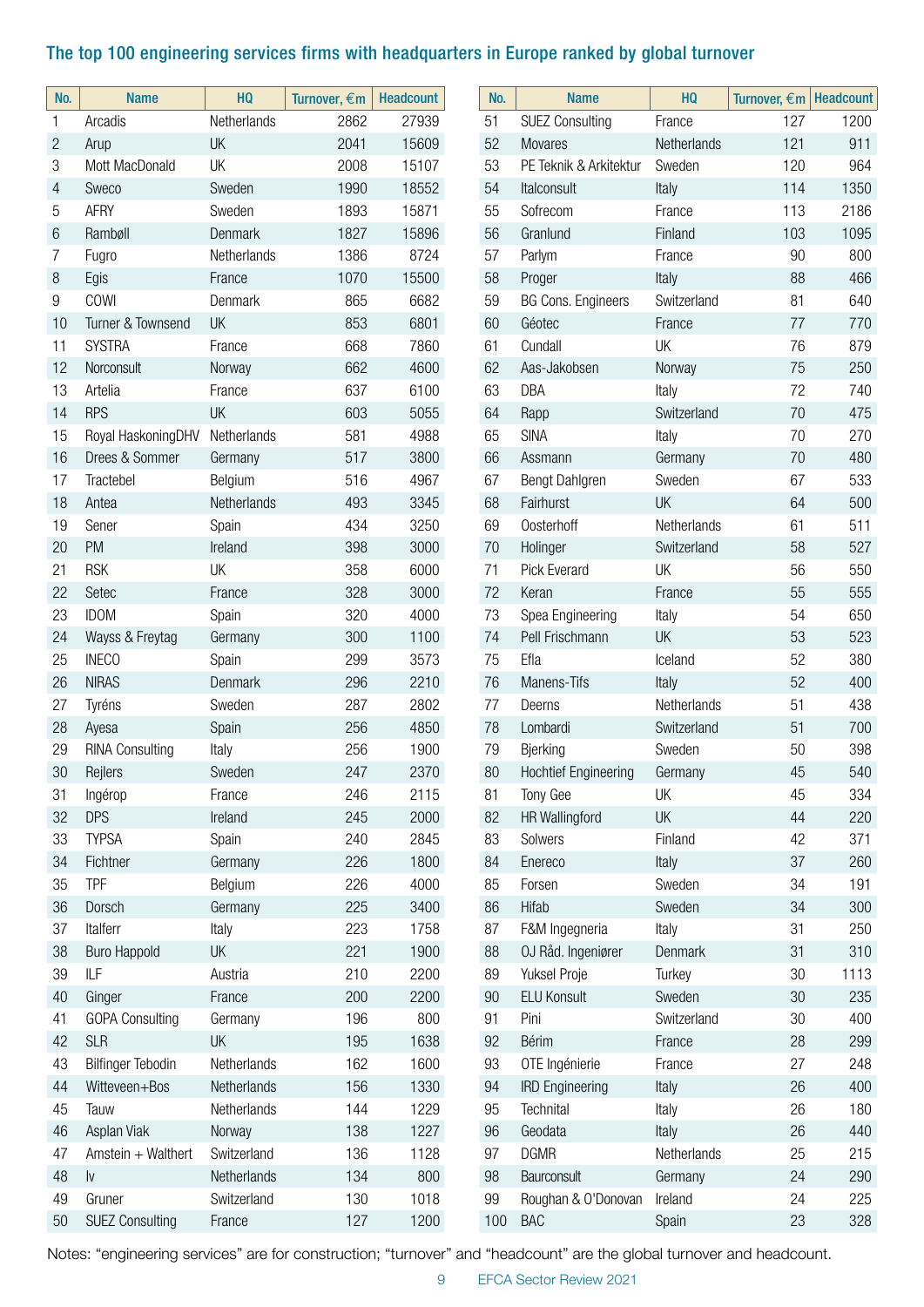to double in size to 4000 staff within six years (it acquired Brightspot, Paladino, Vanguardia, and Crowd Dynamics International in 2021).

Elsewhere, Norconsult acquired Denmark's Rubow Arkitekter as well as three architecture firms based in Norway. AFRY followed a similar path with the acquisition of Finland's Vahanen (40 staff). Also in Finland, Solwers acquired Lukkaroinen Architects (77 staff). Sweco will acquire Norway's TAG Arkitekter and Denmark's KANT Arkitekter. These acquisitions reflect the group's strategy to hold a leading position in all its main markets. Its other acquisitions included taking over the UK's MLM (460 staff), Belgium's BUUR (60 staff) and urban planning specialists Bureau Stedelijke Planning (50 professionals) based in The Netherlands. Dutch and Norwegian groups also strengthened urban planning with Movares acquiring BRO (80 staff), Witteveen+Bos acquiring the UAE's NLME (20 staff) and Asplan Viak incorporating Sweden's Urbanet Analyse.

#### Rail infrastructure services strengthened

In the Infrastructure sector, rail is a key market. Egis, aside from the CPMS TOPCO acquisition, took control of France's Est Signalisation (50 staff). France's SYSTRA acquired Italy's tunnelling specialist SWS Engineering (240 staff) and merged it with SYSTRA Sotecni. AFRY acquired Denmark's Insuco (11 staff) and Norconsult acquired Sweden's Projektengagemang railway technology business (18 professionals are involved). On a broader scale, Egis acquired the tourism specialists Voltere and Kanopée, both based in France, and Royal HaskoningDHV acquired the UK-based transport consultants ITP (40 staff).

#### Rapid growth in the environment sector

In the Environmental sector, to focus on renewable energy, Black & Veatch sold its UK and Asia water businesses involving 1200 staff (now operating as Binnies) to the UK's RSK. In parallel, groups are reinforcing their environmental capability. Ginger acquired France's Conseils & Environnement (20 staff) as well as the geotechnical engineers Sogéo Expert (26 staff), also based in France, and Hydrosol Fondations (180 staff) based in Tunisia. Stantec among its acquisition of several environmental services-focused firms purchased the Netherlands-based Driven by Values (28 staff) and AGEL adviseurs (75 staff). Meanwhile, Fugro acquired Belgium's OREX (soil testing; 30 staff) and Italy's Ambiente changed from being a cooperative and sold its laboratories to Germany's Agrolab to reinforce its environmental services.

AECOM spun off its nuclear hazardous waste services in the UK to a new group called Amentum. Moving in the opposite direction, Egis took control of the UK's Galson Sciences, another nuclear waste management specialist.

Overall, expansion by RSK and SLR in the UK perhaps best illustrates the growth of the Environmental sector. RSK's acquisitions over the past two years apart from the Black & Veatch acquisition included MWH Treatment (800 staff) as well as 11 other acquisitions in 2021. SLR has made some eight acquisitions outside Europe.

For sustainability planning, Sweco agreed to acquire Finland's Gaia Consulting (60 staff) and to strengthen integrated area-based approaches, Arcadis acquired The Netherland's Over Morgen (80 staff); Setec acquired the UAE-based sustainability consultancy Alpin (50 staff) and Switzerland's Basler & Hofmann acquired New Energy Scout (10 staff) so as to strengthen its renewable energy due-diligence services.

Water infrastructure, both inland and costal, for which capital and operating spending is growing at 10%, excluding China [6], nonethless remains very much at the core of Europe's environmental services sector. Fugro for instance, in focussing on data-driven insights to water management is divesting its Seabed Solutions business.

#### A national focus remains

The general trend to increase footprints in countries with strongly growing economies was perhaps less marked during the two-year 2020-21 period. It is noted that in Switzerland, WSP acquired the project management firm b+p baurealisation (100 staff) while Pini acquired Anastasi (20 staff) and Basler & Hofmann sold its consulting engineering firm Basler & Hofmann West (80 staff) to Gruner in order to centralise activities. In Scandinavia, OJ completed its acquisition of SlothMøller (35 staff) and acquired Denmark's Hundsbæk & Henriksen (45 staff). Finland's Solwers acquired Enerwex (11 staff), Falk Construction Management (25 staff) and completed the full acquisition of Licab (65 staff), all based in Sweden, and acquired Finland's Geounion (30 staff). Finally, Multiconsult agreed to acquire Norway's Erichsen & Horgen (235 staff).

Following the acquisition of the digital services provider Datumate (30 staff) in late-2019, Germany's Dorsch acquired GRE Gauff Rail Engineering (1400 staff), merged with Krebs+Kiefer (800 staff) and then acquired AHT (60 staff), AMBERO Consulting (40 staff) and Net Engineering's German subsidiary Spiekermann (170 staff), thus doubling its staff to over 4000 worldwide.

#### Digitalisation - the all-encompassing trend

Finally a further word about digitalisation. Golder (7000 staff) became part of WSP in 2021, in large part because of Golder's digital environmental, health and safety (EHS) credentials. Digital offerings also featured for most of AFRY's 16 acquisitions announced in 2021. These included Finland's Cubiq Analytics (data solutions; 60 staff), Sweden's Evolve (software; 60 professionals) and Norway's ITE Østerhus (process engineering; 22 staff).

Elsewhere during the 2020-21 period: Asplan Viak fully incorporated Avinet (location-aware digital services; 25 staff); Egis acquired France's Openenergy (building analytics) start-up; Arcadis launched Arcadis Gen to merge SEAMS (data analytics; acquired in 2018) with EAMS (management frameworks; acquired in 2019); Hatch co-ventured with UK's Brainwave (artificialintelligence powered analytics); Artelia acquired SDZ ProcessRéa (automated logistics systems); Switzerland's rapidly growing energy conglomerate BKW (10250 staff) acquired Sigren Engineering (building automation); SWECO agreed to acquire Sweden's AdviceU (IT systems specialist); Royal HaskoningDHV took control of the Singapore-based Hydroinformatics Institute (25 staff) and launched a digital business division that groups proprietary software and several acquisitions including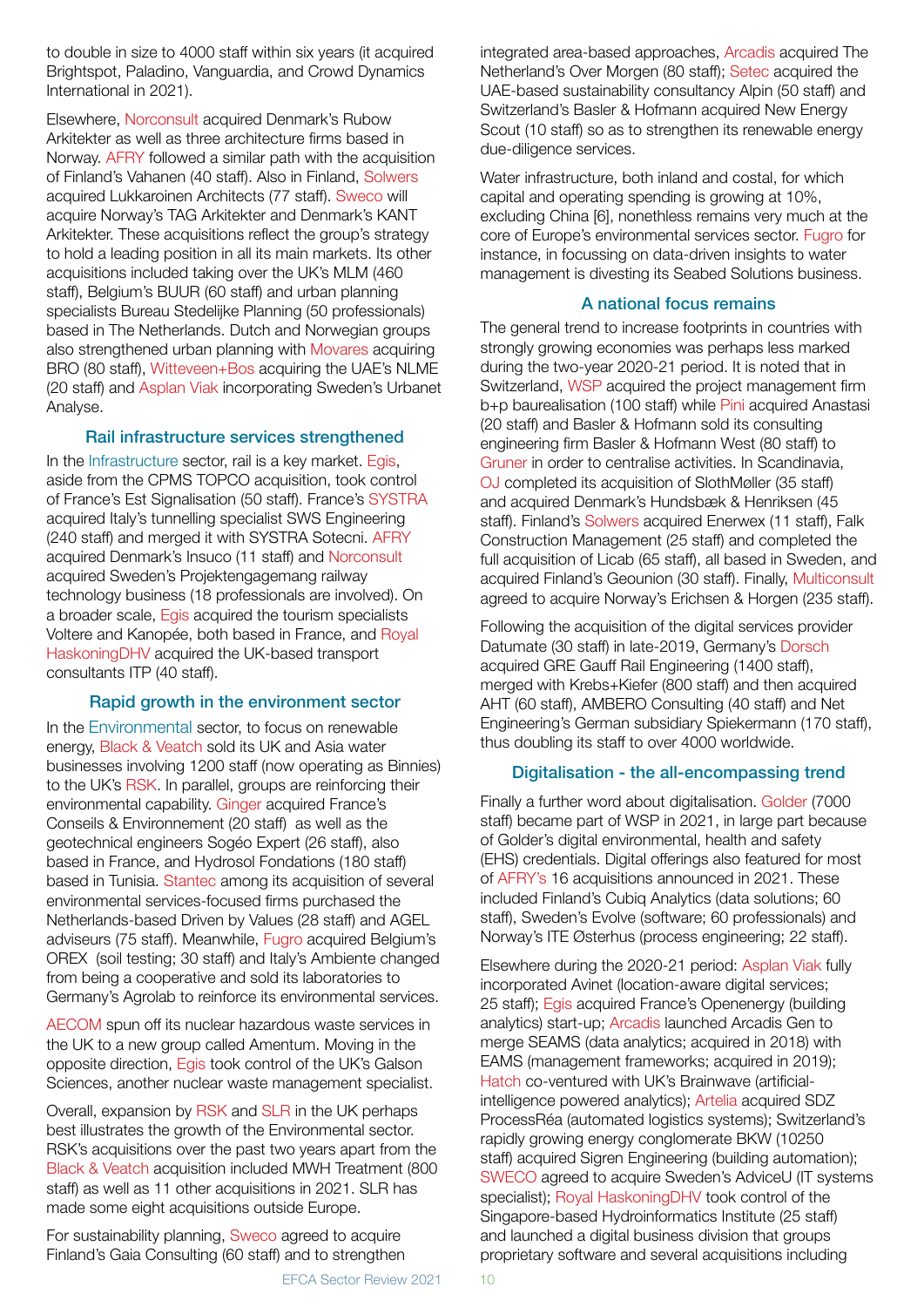the recently acquired Netherland's based Novius (digital business transformation; 50 staff).

Mott MacDonald, in moving towards an ecosystem of integrated digital twins, invested heavily in its Moata platform. This was reflected by its only acquisitions, both in the USA: The Kercher Group and the Pacific Groundwater Group that specialise in transportation asset management and water modelling, respectively. Broadly based initiatives to drive the digitalisation of construction were also highlighted by Germany's Drees & Sommer taking control of Digitales Bauen (digital building; 20 staff).

The importance of digital twins based on Building Information Modelling (BIM) technologies was further demonstrated by Switzerland's BKW creating a grouplevel BIM competence centre. BKW's network of engineering services firms includes Germany's Assmann (480 staff), acquired in 2017, and Lindschulte (400 staff) acquired a year earlier; Germany's structural engineer R&P Ruffert (190 staff) was acquired in 2021.

Finally, Setec created partnerships with Alteia\_AI and The Cross Product to automate visual recognition while Granlund launched a business supplying cloud-based building management services, having acquired Finland's Suomen Controlteam, SSEP Finland and Lieke Suunnittelu with close to 40 staff in total.

# Looking to the future

Understanding whether or not the last two years' merger, acquisition and divesture activity is exceptional and heralds a sharp recovery requires a detailed analysis. At the very least, recent activity demonstrates that the engineering services for construction sector is dynamic and developing very rapidly. While the future will continue to bring many challenges, it also brings enormous opportunities to change the way the built environment's infrastructure is developed and operated.

#### **Sources**

- [1] [The Top 225 International Design Firms,](https://www.enr.com/toplists/2021-Top-225-International-Design-Firms-Preview) Engineering News - Record, August 2021.
- [2] [Investment Report 2020/2021,](https://www.eib.org/attachments/efs/economic_investment_report_2020_chapter02_en.pdf) European Investment Bank.
- [3] [Eurostat Euro/ECU exchange rates](https://appsso.eurostat.ec.europa.eu/nui/show.do?dataset=ert_bil_eur_m) [ert\_bil\_eur\_m]
- [4] [Bruegel Datasets: European Union countries'](https://www.bruegel.org/publications/datasets/european-union-countries-recovery-and-resilience-plans)  [recovery and resilience plans](https://www.bruegel.org/publications/datasets/european-union-countries-recovery-and-resilience-plans), 2021.
- [5] [Fugro Annual Report 2020;](https://fugroannualreport.com) sources: 4C Offshore, December 2020 (data exclude China) and Global Data Construction Intelligence Centre.
- [6] [Fugro Q3 2021 trading update](https://media.fugro.com/media/docs/default-source/media-centre-doc/press-releases/2021/q3-2021-trading-update-analyst-presentation.pdf?sfvrsn=91b6bb19_2); source: Global Data Construction Intelligence Centre.



The EFCA Sector Review is published by the European Federation of Engineering Consultancy Associations (EFCA). Reproduction is permitted provided the source is acknowledged.

© EFCA February 2022

#### The EFCA Sector Review Survey

EFCA plans to publish the EFCA Sector Review each year in November following a survey that is launched in September and ends in early-November.

As for this first 2021 edition, the survey will aim to centralise contacts with firms that have operations in several countries in Europe in order to minimise overlapping contacts.

Generally speaking, firms that have their headquarters based outside Europe are contacted by the survey organiser. Those with headquarters based in a country that has an EFCA Member Association will be reminded by an association that a survey response is requested. A follow-up by the survey organiser may be necessary.

#### **Confidentiality**

To ensure confidentiality, all contact details remain with the survey organiser. EFCA Member Associations are asked to ensure that any details for new and updated contacts they may have are only sent to the survey organiser if the contact has given permission for this transfer of information to take place.

#### List

An updated list of the companies and groups that are contacted annually is made available on the survey organiser's website. The list indicates the number of countries in which a firm has subsidiaries and the country in which its headquarters is based. Survey respondents can refer to this list to help limit the number of survey responses from the same firm.

#### **Questionnaire**

The survey questionnaire is made available online and offline. Generally speaking, it will adopt a standard format that follows the format used for the 2021 survey. While some adjustments are anticipated, the aim is to keep a short survey questionnaire that builds upon information which is often provided for annual reports and other industry surveys.

It is assumed that by responding to the survey questionnaire, information such as the Chief Executive Officer's name can be published in the list of top firms that is based upon the survey results.

#### Further information

For comments or questions about the survey please contact the survey organiser.

It is envisaged that the EFCA Sector Review 2022 will include an expanded list of the top firms. If a firm wishes to be included, please send contact details to the survey organiser or the EFCA Secretariat.

The EFCA Sector Review is organised on behalf of the European Federation of Engineering Consultancy Associations (EFCA) by the EFCA survey organiser (Peter Boswell, Bricad Associates Sàrl, Switzerland) under the guidance of the EFCA Sector Review Task Force.

Information about the survey is available at peterboswell.com/efca For further information about the survey, please contact the survey organiser:

Peter Boswell - +41 79 298 96 66 - peter@peterboswell.com